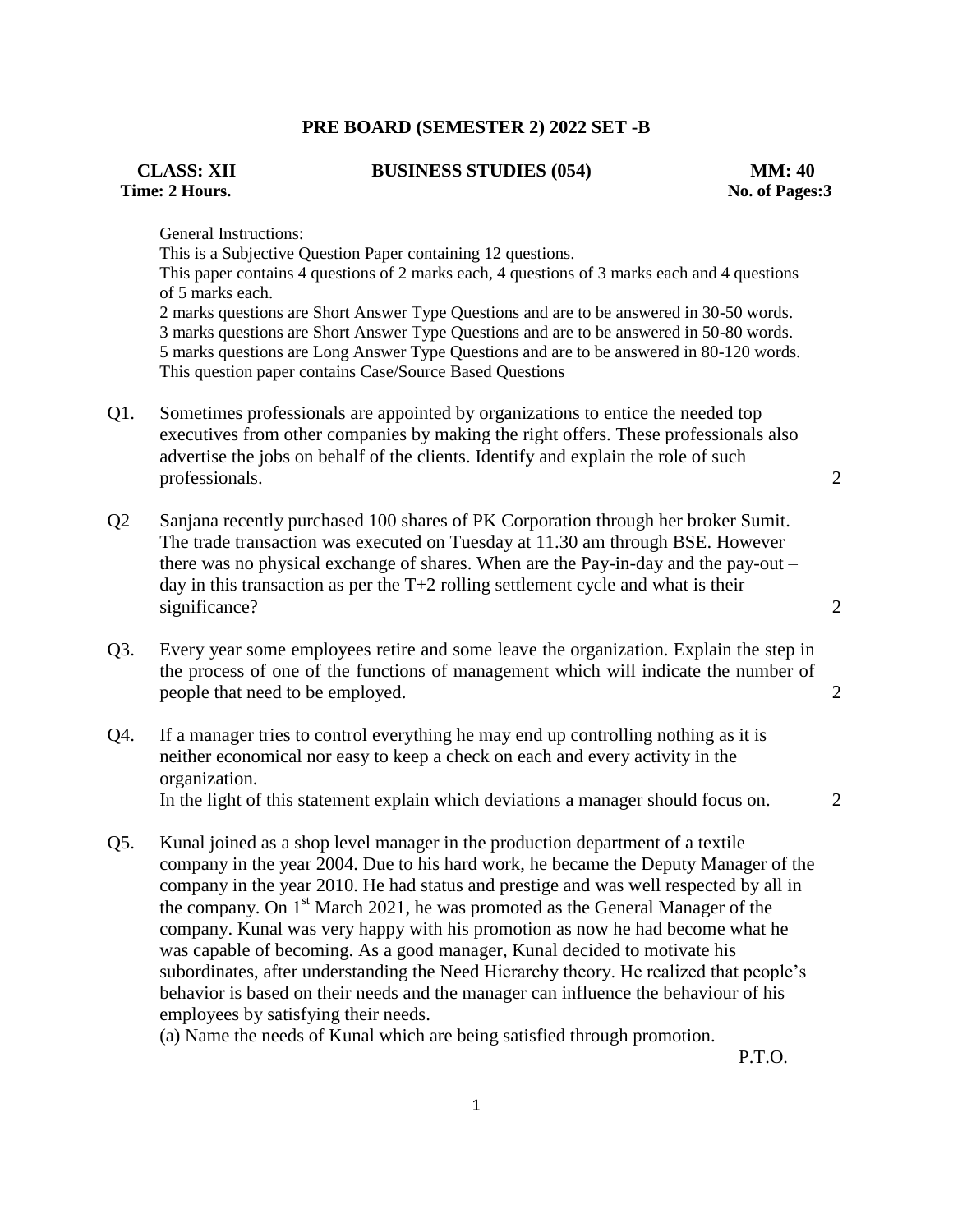(b) Explain any two other incentives that can be used to satisfy Kunal's needs stated in  $part(a)$  (1+2) 3

Q6. State any three features of Directing.

#### **OR**

Explain Democratic style of leadership.  $\frac{3}{3}$ 

- Q7. Preparing a financial blueprint for the organization's future operations is very essential. State any three reasons for this. 3
- Q8. Savita has been assigned the job of quantity controller. She knows this is a tough job but she also realises the importance of it. Her daily routine is to send alarm to the manufacturing department about the deviation in the number of units produced so that the target of the day could be achieved. This helps the whole department to focus towards its main plan of action. However, one day she realises that the number of units which are to be produced is 500 units which is very high and creates chaos at the shop floor. She discusses it with the management and the target is reduced to 450 units. This has helped the manufacturing department in maintaining quality of work done. There are 10 workers at the shop floor where Savita does inspection. She divided the work into 45 units for each worker so that by the end of the day the target of the department is completed.

Identify and explain any 3 benefits of controlling that have been highlighted in the above case. 3

Q9. State any five responsibilities of a consumer under the Consumer Protection Act 2019. **OR**

Enumerate any five reliefs available to the consumer if the court is satisfied about the genuineness of the complaint. 5

- Q10 Money market is a market for short term debt instruments that are highly liquid.
	- a) Why do money market instruments enjoy a higher degree of liquidity?
		- b) Explain the money market instruments which are :

.

- (i) Issued in times of tight liquidity by banks and financial institutions.
- (ii) Issued by large and highly credit worthy companies.  $(1+4)$  5
- Q11 . Vigyan brothers a Chennai based publishing house decided to set up a new branch in Delhi. They imported the latest hi-tech printing press from Japan which was a new innovation in this field. They appointed ten new employees to work on these machines along with the existing staff of thirty employees, who were working in various other departments and were shifted from the Chennai branch.

a) Name and explain two types of training that shall be provided to the ten new employees.

b) Identify and explain the concept of management applied when 'thirty employees in various other departments were shifted from the Chennai branch."  $(3+2)$  5

P.T.O.